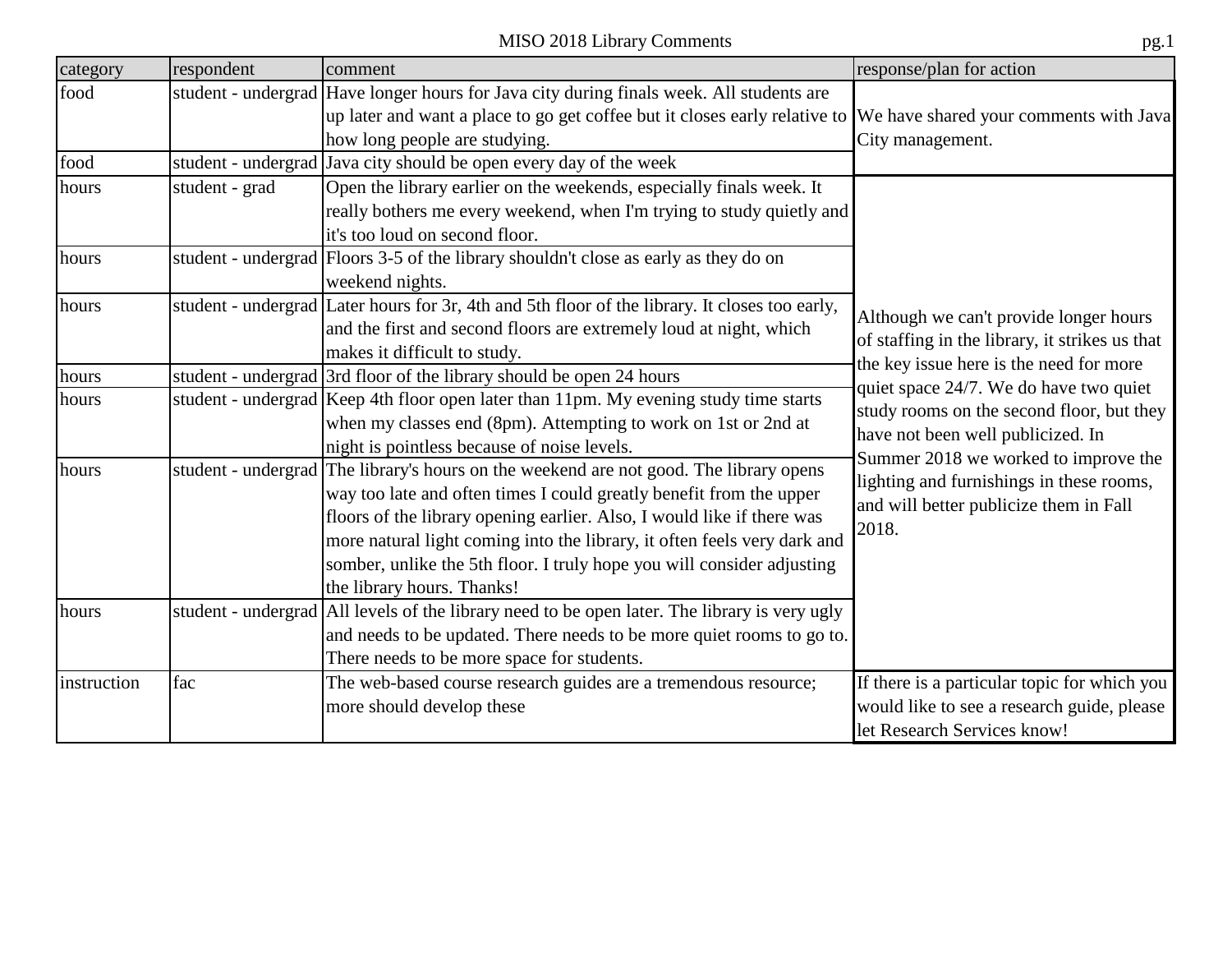| category    | respondent     | comment                                                                                                                                                                                                                                                                                                                                                                                                                                                                                                                                                                                                                    | response/plan for action                                                                                                                                                                                                                                                                                                                                                                                                                                                                                                                                                                                                                                                                                                                                                                                                                                                                                                                                                                                                                                                                                                                                                                                                                           |
|-------------|----------------|----------------------------------------------------------------------------------------------------------------------------------------------------------------------------------------------------------------------------------------------------------------------------------------------------------------------------------------------------------------------------------------------------------------------------------------------------------------------------------------------------------------------------------------------------------------------------------------------------------------------------|----------------------------------------------------------------------------------------------------------------------------------------------------------------------------------------------------------------------------------------------------------------------------------------------------------------------------------------------------------------------------------------------------------------------------------------------------------------------------------------------------------------------------------------------------------------------------------------------------------------------------------------------------------------------------------------------------------------------------------------------------------------------------------------------------------------------------------------------------------------------------------------------------------------------------------------------------------------------------------------------------------------------------------------------------------------------------------------------------------------------------------------------------------------------------------------------------------------------------------------------------|
| instruction | student - grad | All first year students should have mandatory library education<br>classes. This would be a nice seminar. I teach so many first year<br>students how to use the portals, how to research, how to navigate the<br>library's website and portal, etc. There has to be a way to disseminate<br>that information in a consistent way                                                                                                                                                                                                                                                                                           | While librarians would be interested in<br>providing mandatory instruction (and<br>have done so in the past), research shows<br>that library skills are most successfully<br>taught when offered as part of a specific<br>assignment. Librarians regularly partner<br>with faculty to provide instruction for<br>their classes, so if you as a student see<br>need in a particular class please let the<br>professor know, and we would be happy<br>to work with that class. We also<br>encourage students to contact us directly<br>at any point in their research, either in<br>person, by phone, by text, by email or by<br>chat at "ask a librarian".<br>While Web of Science would be a great<br>resource to have, it has an exceptionally<br>high annual cost, and does not provide<br>access to any of the content referenced.<br>Multiple departments would need to<br>support this purchase. Should any of our<br>consortia be able to negotiate better<br>pricing, or should similar products come<br>to market, we would alert the Library<br>Advisory Committee and investigate. For<br>example, we recently arranged a trial to<br>SCOPUS, but there was not enough<br>budgetary support from interested<br>departments for purchase. |
| instruction |                | student - undergrad In many courses, research is required. Yet, many students do not<br>know the valuable resources this University has to offer. My<br>suggestion would be to figure out a way to integrate using the library<br>resources into the classrooms, so students are aware of what their<br>resources are and HOW to use them. Similar to a writing professor<br>making it mandatory for at least one paper be proofread and checked<br>in the CTLE. Because of this, students are aware of the services<br>offered in the CTLE, which can ultimately enhance their education<br>throughout time her at the U. |                                                                                                                                                                                                                                                                                                                                                                                                                                                                                                                                                                                                                                                                                                                                                                                                                                                                                                                                                                                                                                                                                                                                                                                                                                                    |
| resources   | fac            | I would love it if the University could provide us access to Web of<br>Science.                                                                                                                                                                                                                                                                                                                                                                                                                                                                                                                                            |                                                                                                                                                                                                                                                                                                                                                                                                                                                                                                                                                                                                                                                                                                                                                                                                                                                                                                                                                                                                                                                                                                                                                                                                                                                    |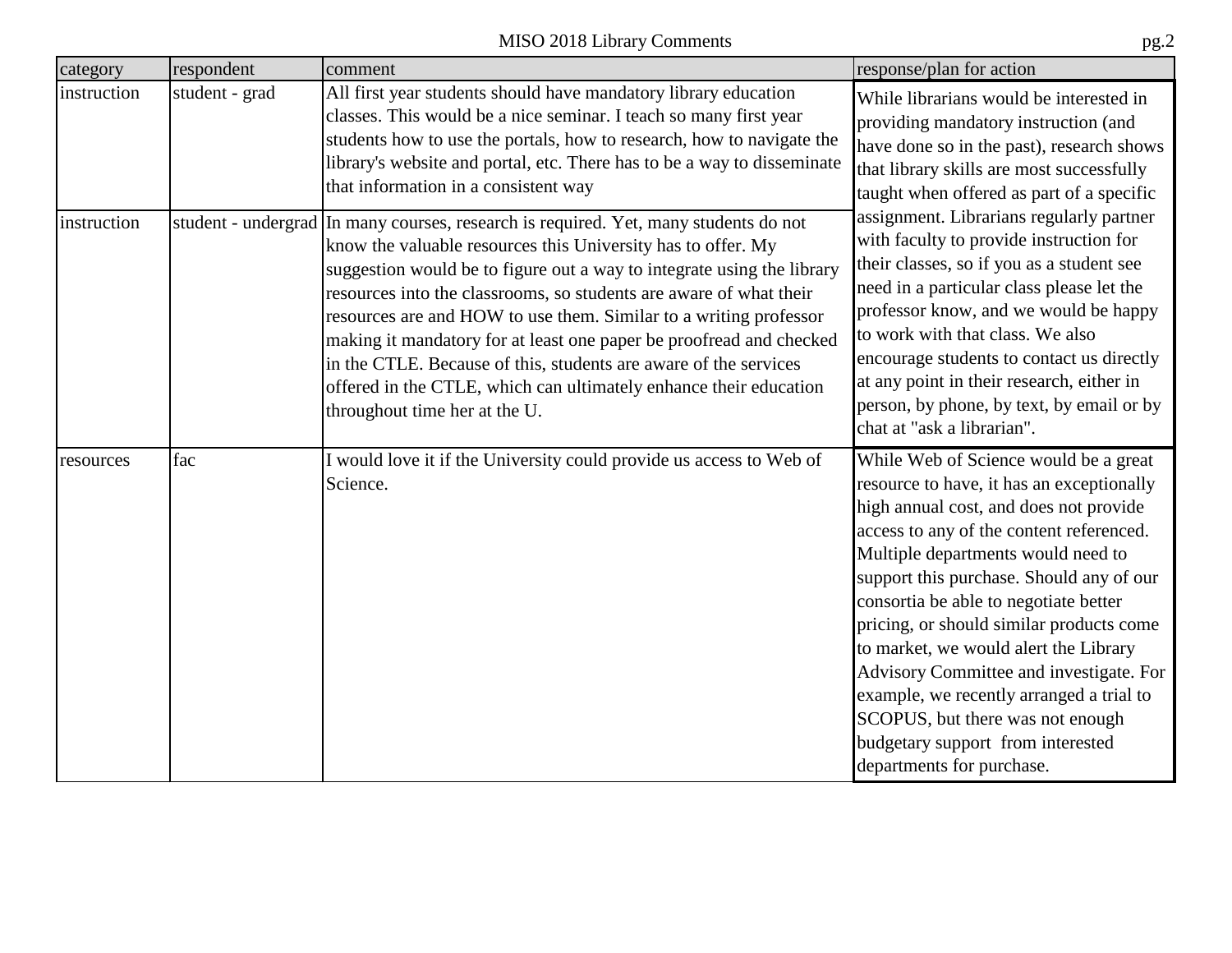| category  | respondent     | comment                                                                                                                                                                                                                                                                                                                                                                                                                                                                                                                                                                                                                                                                                           | response/plan for action                                                                                                                                                                                                                                                                                                                                                                 |
|-----------|----------------|---------------------------------------------------------------------------------------------------------------------------------------------------------------------------------------------------------------------------------------------------------------------------------------------------------------------------------------------------------------------------------------------------------------------------------------------------------------------------------------------------------------------------------------------------------------------------------------------------------------------------------------------------------------------------------------------------|------------------------------------------------------------------------------------------------------------------------------------------------------------------------------------------------------------------------------------------------------------------------------------------------------------------------------------------------------------------------------------------|
| resources | fac            | Personally I feel that more electronic books in our Library would be<br>very helpful, enabling me to work from home more frequently. I can<br>think of no greater time-saver. I would also support more online<br>videos at the Media Resources Center. While the entire Library<br>staff/faculty are great, I want to give special kudos to the Interlibrary<br>Loan office.                                                                                                                                                                                                                                                                                                                     | We are glad you find our electronic<br>resources useful. We currently make<br>available 392,147 electronic books, and<br>94,993 streaming media titles, and<br>continue purchasing in both of these<br>formats when costs are favorable. If there<br>are specific titles you would like in either<br>format please let us know.                                                          |
| resources | fac            | My major complaint concerns the e-book collections. They are not<br>user friendly. Further, we are only allowed to download and/or print a<br>segment of the book in one session, typically no more than 60 pages.<br>This is highly inconvenient. I am typically discouraged when I see<br>that a book is only available as an e-book, and will often seek another restrictions (DRM free) whenever<br>source. Is there anyway that we can have unlimited access to e-books? possible, for example the Springer titles.<br>Or (and I know that cost is a factor) that we only access e-books as a<br>last resort? I think that our primary goal should be to access physical<br>copies of books. | While we understand your frustration<br>with e-books, each publisher sets the<br>access rules for their own titles. The<br>library purchases e-books with no<br>We sometimes purchase both the paper<br>and electronic versions of a title, so if<br>there is a particular e-book you find<br>problematic, please let us know.                                                           |
| resources | fac            | The compliant that students and colleagues tell me is that when being<br>directed to our library from an outside database or search engine<br>(PubMed, google scholar) that there's no obvious button to click on<br>that says something like "click here to download pdf" and instead<br>have to navigate through a couple screens to find it.                                                                                                                                                                                                                                                                                                                                                   | It is frustrating that direct links aren't<br>always provided right up front, but each<br>company sets up their own product access<br>independently, and is concerned with<br>confirming that we have paid for access<br>before allowing download. It is possible<br>that standards for providing links will<br>evolve in the next few years, which might<br>result in more consistency. |
| resources | student - grad | Life is really fast paced, it would be more convenient if all content<br>was accessible online.                                                                                                                                                                                                                                                                                                                                                                                                                                                                                                                                                                                                   | We agree, but the world hasn't quite<br>gotten there yet!                                                                                                                                                                                                                                                                                                                                |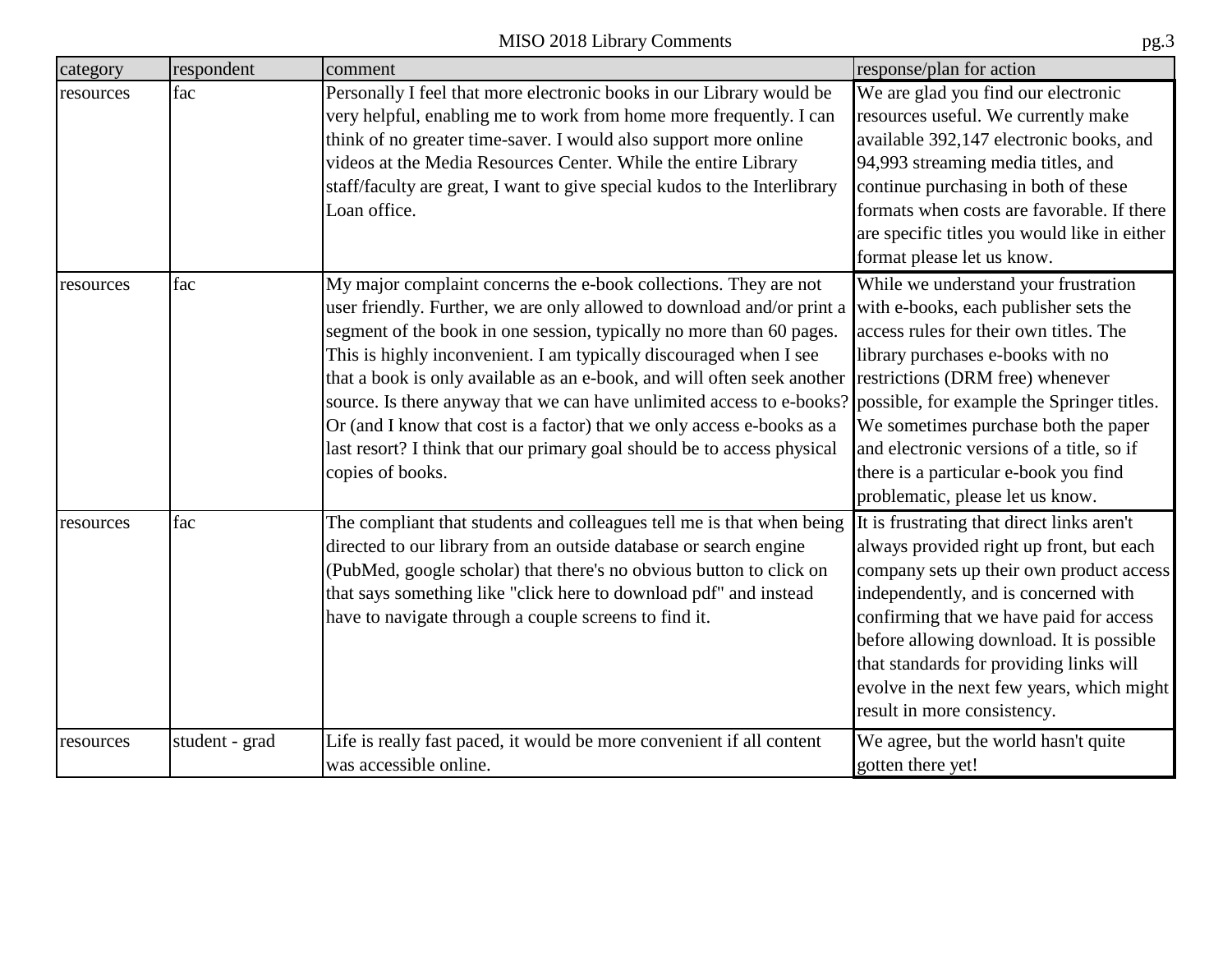| category  | respondent     | comment                                                                                                                                                                                                                                                    | response/plan for action                                                                                                                                                                                                                                                                                                                                                                                                                                                                                                                                                                                     |
|-----------|----------------|------------------------------------------------------------------------------------------------------------------------------------------------------------------------------------------------------------------------------------------------------------|--------------------------------------------------------------------------------------------------------------------------------------------------------------------------------------------------------------------------------------------------------------------------------------------------------------------------------------------------------------------------------------------------------------------------------------------------------------------------------------------------------------------------------------------------------------------------------------------------------------|
| resources | student - grad | PLEASE add a search function that will search keywords for ALL<br>journal articles rather than having to go in and select each journal you<br>want to searchanother Jesuit school has that featurePLEASE put<br>resource funding to that project! Thanks!! | There are currently several different ways<br>to search multiple journals at the same<br>time. Most people start their search<br>directly in a database (like ProQuest<br>Central), which allows you to limit the<br>sources to particular types, such as<br>scholarly journals. We plan to start<br>exploring costs for a newer, more<br>powerful search product over the next<br>few years. Meanwhile, if you think<br>something should be possible, please<br>consult with Research Services, and they<br>might know of something that could                                                              |
| resources | student - grad | Update the library with technology                                                                                                                                                                                                                         | Specifics please!                                                                                                                                                                                                                                                                                                                                                                                                                                                                                                                                                                                            |
| resources | student - grad | Separate area just for physical therapy grad students                                                                                                                                                                                                      | The library prides itself in being open to<br>everyone, and being a place where<br>everyone is equally welcome. But if you<br>have a particular need that isn't being met,<br>please let us know.                                                                                                                                                                                                                                                                                                                                                                                                            |
| resources | student - grad | For graduate students, it would be great if we had more prints per<br>semester, especially when we have a heavy work load. And need to<br>print out information for papers and classes.                                                                    | It would be nice if the library could afford<br>to make more printing free, but when we<br>last checked most people were not using<br>all of their prints each semester, so we<br>hope we are meeting the needs of most.<br>Printing is definitely down, and we<br>suspect that is because easy to use<br>scanners are now available, and people<br>have become more comfortable reading<br>on devices. Copies are reasonably priced<br>at 7 cents per page, so if you run out of<br>free prints, and a scanned copy just won't<br>do, you can add money to your Royal<br>Card and pay for additional pages. |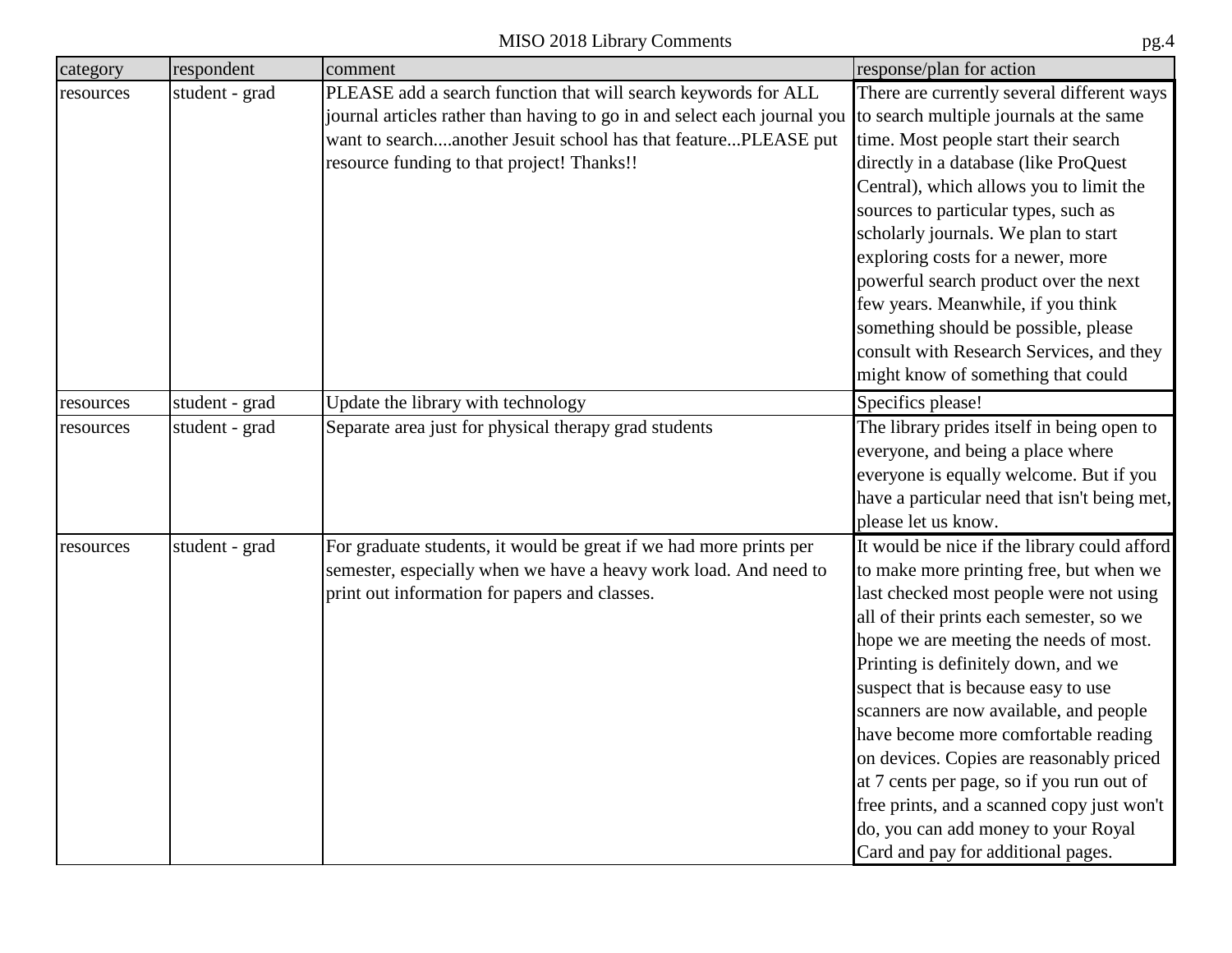| category  | respondent | comment                                                                                                                                                                     | response/plan for action                                                                                                                                                                                                                                                                                                                                                                                             |
|-----------|------------|-----------------------------------------------------------------------------------------------------------------------------------------------------------------------------|----------------------------------------------------------------------------------------------------------------------------------------------------------------------------------------------------------------------------------------------------------------------------------------------------------------------------------------------------------------------------------------------------------------------|
| resources | staff      | Please consider adding Alteryx as a resource tool in the library.                                                                                                           | IT purchases all software used campus<br>wide. We will make sure they see your<br>request.                                                                                                                                                                                                                                                                                                                           |
| resources |            | student - undergrad My opinions don't matter. I live off campus and am only on campus<br>twice a week. I don't use most resources available.                                | Your opinions do matter to us. Many off<br>campus students use the library as a place<br>to be productive between commitments<br>when on campus. And many of our<br>resources are available to you even when<br>you are off campus, including help from a<br>librarian. If you truly don't need any help<br>that's ok, but if you think not being here<br>in person makes your needs less<br>important, we disagree! |
| resources |            | student - undergrad Dedicate a section of the library to fiction measure reads for non<br>academic purposes. Many students won't travel to the city library to<br>get them. | The library has fiction as well as non-<br>fiction available to borrow. If you just<br>want to browse and not go into the stacks,<br>we suggest looking in the booksale area<br>on the first floor. You can pick up a<br>paperback for as little as 50 cents, and<br>nothing is more than \$2. Everyone needs<br>a study break occasionally!                                                                         |
| resources |            | student - undergrad The library should have more of the textbooks required for classes on<br>reserve.                                                                       | Each professor chooses independently<br>which materials to require for class, and<br>which materials to put on reserve. If you<br>have concerns, we encourage you to talk<br>with your professors.                                                                                                                                                                                                                   |
| resources |            | student - undergrad The availability of kinds of resources in the databases need to be<br>promoted to use more often                                                        | We try hard to let everyone know all the<br>great things we have to offer, but                                                                                                                                                                                                                                                                                                                                       |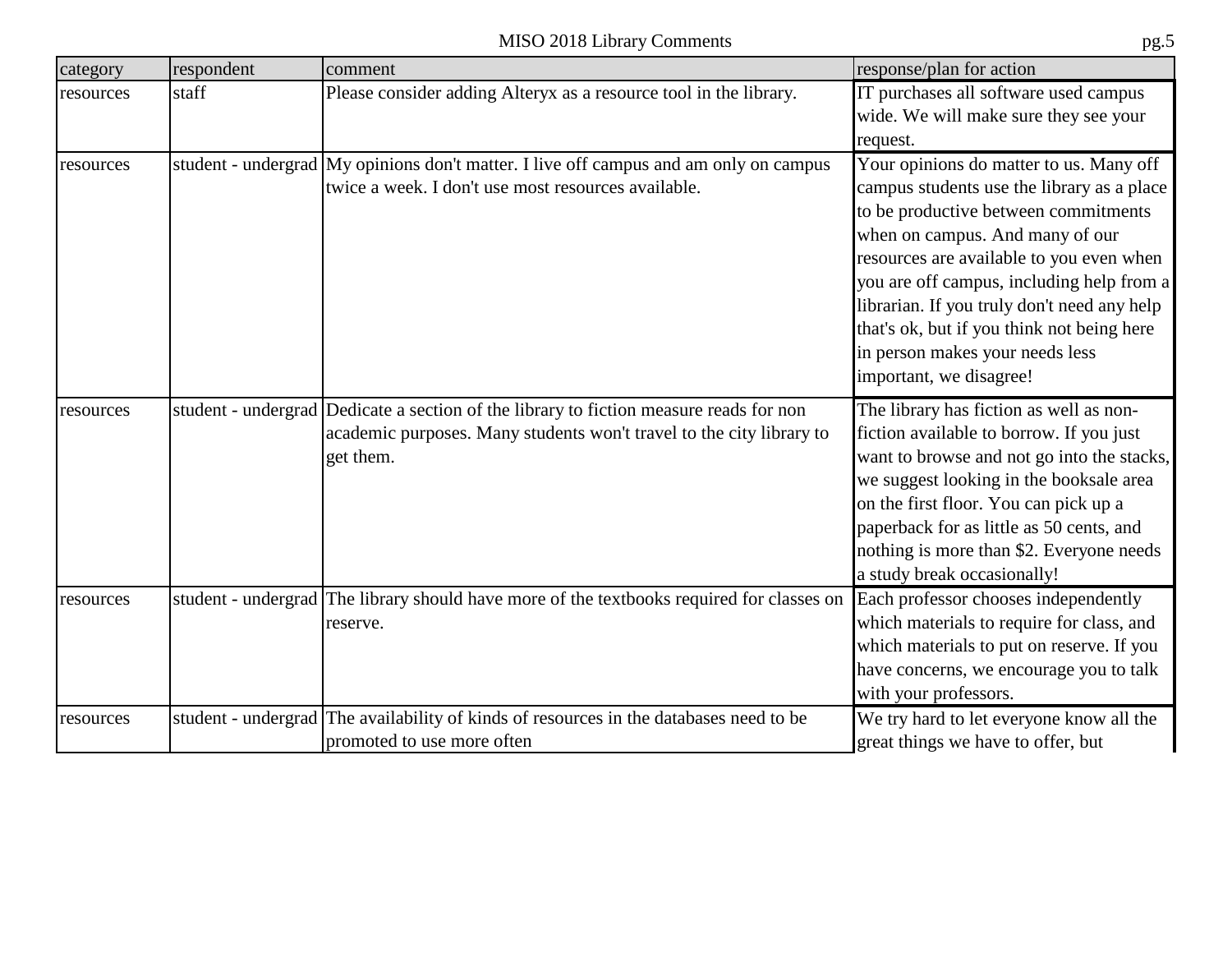|          | MISO 2018 Library Comments<br>pg. <sub>b</sub> |                                                                                                                                                                                                                                                                                                                                |                                                                                                                                                                                                                                                       |
|----------|------------------------------------------------|--------------------------------------------------------------------------------------------------------------------------------------------------------------------------------------------------------------------------------------------------------------------------------------------------------------------------------|-------------------------------------------------------------------------------------------------------------------------------------------------------------------------------------------------------------------------------------------------------|
| category | respondent                                     | comment                                                                                                                                                                                                                                                                                                                        | response/plan for action                                                                                                                                                                                                                              |
| services |                                                | student - undergrad As I was going through this survey, many of the services that were<br>asked about were things that I did not even know existed prior. I'm<br>not sure if that's a me problem or if that's a problem with your<br>publicity.                                                                                | definitely have a problem reaching<br>everyone. We know word of mouth works<br>well, and are pleased to see that a large<br>percent of students say they would<br>recommend our services to another<br>student. Please help us to spread the<br>word! |
| services | student - grad                                 | I am most impressed with the library services. I came to UOS without We are glad we were able to help. Good<br>e library skills and am leaving with advanced knowledge. This is due<br>to your services and patience with me. Thank you for all you do.                                                                        | luck in your future endeavors.                                                                                                                                                                                                                        |
| space    | student - grad                                 | I feel it's extremely difficult to study in the group rooms due to the<br>increasing noise level in the evening at the library. Some nights it's so quiet study rooms in Fall 2018, and are<br>loud and I wonder why me and my classmates even bothered coming.<br>Also, the chairs are very uncomfortable in the study rooms. | We will be better publicizing our 24/7<br>working on getting some more<br>comfortable chairs too!                                                                                                                                                     |
| space    | student - grad                                 | Increase the amount of study rooms and increase the quiet space                                                                                                                                                                                                                                                                | As you can imagine, increasing the                                                                                                                                                                                                                    |
| space    |                                                | student - undergrad More group study spaces                                                                                                                                                                                                                                                                                    | amount of study rooms would be difficult<br>without completely remodeling the<br>building. It is on our wish list, but just                                                                                                                           |
| space    |                                                | student - undergrad The upper floors shouldn't close as early because at night first and<br>second floor aren't always quiet. The private rooms aren't really<br>private because you can hear people within the rooms easily.                                                                                                  | isn't possible right now. We did add two<br>modular rooms on the second floor, but<br>they weren't well received because they<br>are not sound proof, so we did not<br>purchase more.                                                                 |
| space    |                                                | student - undergrad I know many people (including myself) who would like more<br>whiteboards in the library (instead of chalk) and to switch out the<br>navy blue boards with white boards instead so you can see the marker<br>when you write on them.                                                                        | Thanks for the suggestion. We moved to<br>white dry erase paint in some of the<br>Reilly group study rooms in Summer<br>2018, and plan to complete the<br>conversion over Christmas Break.                                                            |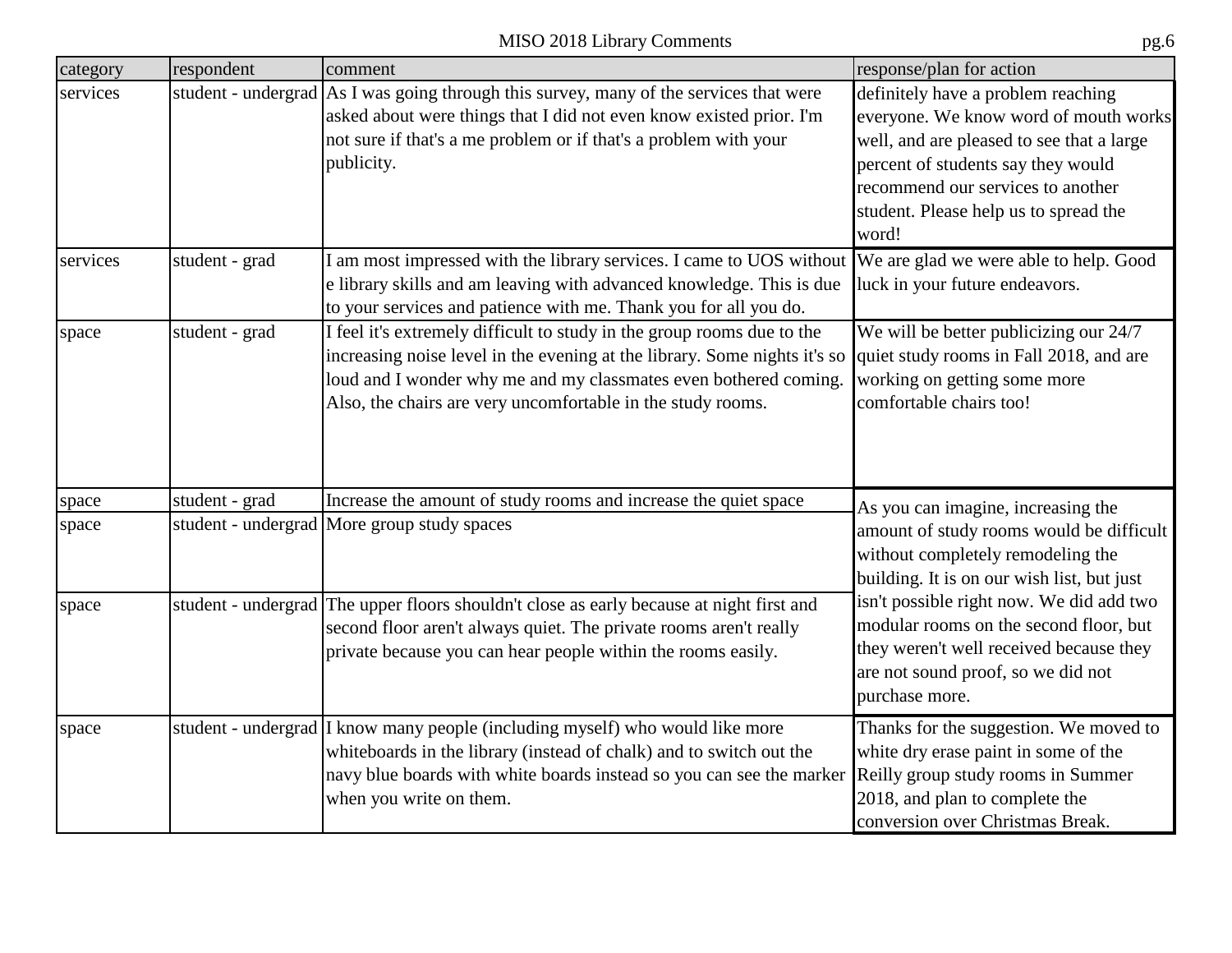| category | respondent | comment                                                                                                                                                                                                                                                                                                                                                                                                                                 | response/plan for action                                                                                                                                                                                                          |
|----------|------------|-----------------------------------------------------------------------------------------------------------------------------------------------------------------------------------------------------------------------------------------------------------------------------------------------------------------------------------------------------------------------------------------------------------------------------------------|-----------------------------------------------------------------------------------------------------------------------------------------------------------------------------------------------------------------------------------|
| space    |            | student - undergrad Update the library interior to be modern and up to date like the first<br>floor                                                                                                                                                                                                                                                                                                                                     | As you can imagine, cost is the major                                                                                                                                                                                             |
| space    |            | student - undergrad I think the library appearance needs to be redone. Its too much of dull<br>colors and lack of windows. It's not my prime place to study because<br>of that.                                                                                                                                                                                                                                                         | barrier. We are trying to do a little bit<br>each year.                                                                                                                                                                           |
| space    |            | student - undergrad I like to do a lot of my studying in the library and have noticed that<br>this semester that a lot of the outlets do not work and its very hard for<br>me to do my work because I need an outlet to charge my computer so<br>it does not die. I also wish that there were more study rooms because<br>a lot of students use them so it's very difficult to get one without<br>reserving it a couple of days before. | When you find an outlet that isn't<br>working, please report it, so we can work<br>on getting it fixed. The library has also<br>purchased several "power towers" to<br>address the need for additional outlets in<br>the library. |
| space    |            | student - undergrad Commuter designated study space somewhere on campus, group<br>study rooms are great but they have to be reserved and can only be for place where everyone is equally welcome,<br>two hours, commuters are in competition with all other students for<br>the same spaces but we do not have access to residential study areas<br>like residents do.                                                                  | While the library prides itself in being a<br>you bring up some valid points. Have you<br>spoken to the Commuter Student<br>Association? They may have some<br>suggestions.                                                       |
| space    |            | student - undergrad Just get some comfier chairs in the library please, my ass is numb by<br>the end of a long study session and would greatly appreciate a softer<br>surface.                                                                                                                                                                                                                                                          | Thanks for making us laugh! You aren't<br>alone in wanting softer chairs, and we are<br>slowly adding a few more every year, as<br>budget allows.                                                                                 |
| space    |            | student - undergrad The library on floors three and four is like dungeonit needs way way As you can imagine, adding windows<br>more windows. Studying is depressing enough, its even worse in a<br>dark room with no visuals of outside.                                                                                                                                                                                                | really isn't an option. Due to this survey<br>we will be investigating the lighting on<br>those floors though, which will hopefully<br>help.                                                                                      |